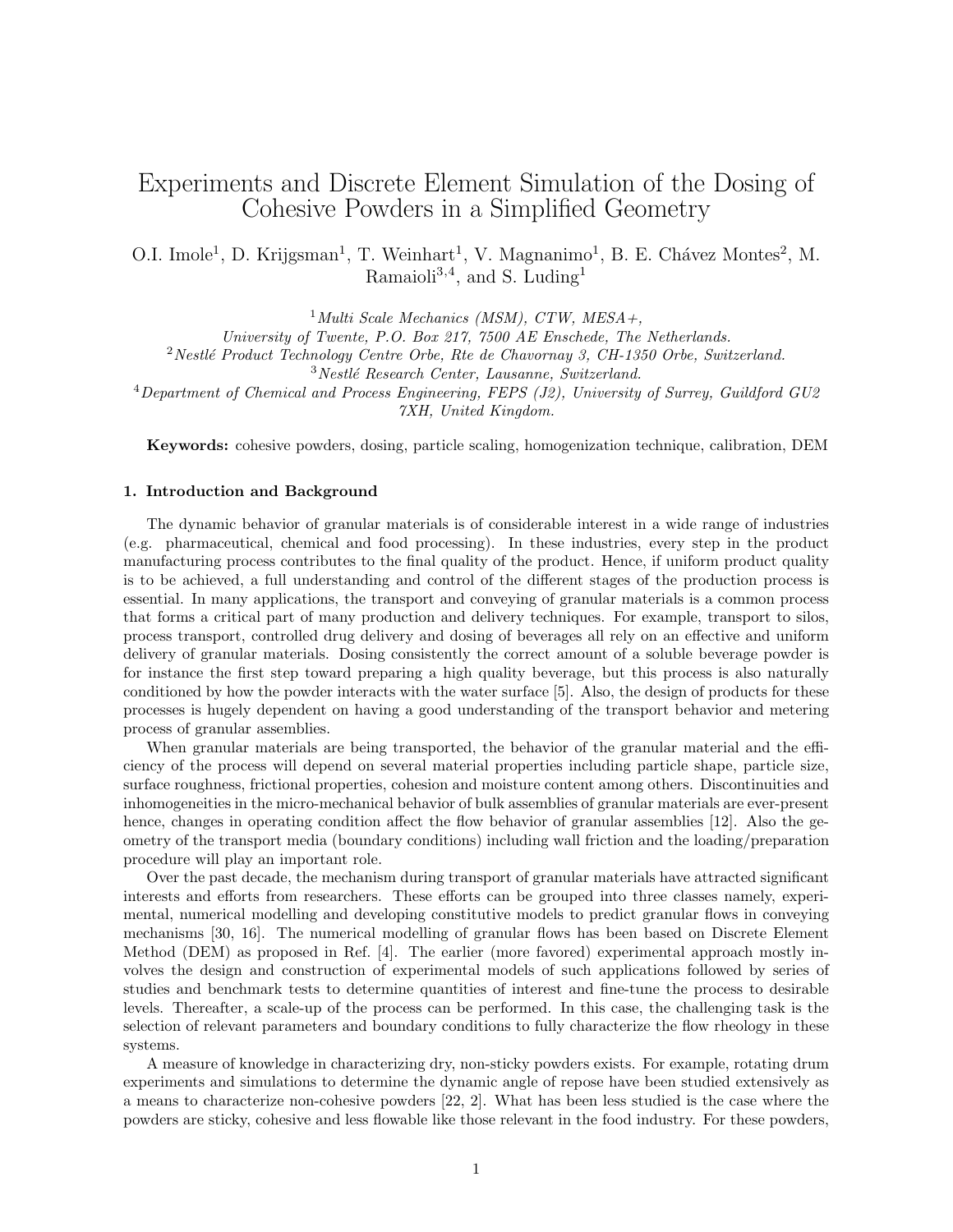| Property              |                            | Unit                                    | Value  |
|-----------------------|----------------------------|-----------------------------------------|--------|
| Size distribution     | $d_{10}$                   | $\mu$ m                                 | 31.55  |
|                       | $d_{50}$                   | $\mu$ m                                 | 184    |
|                       | $d_{90}$                   | $\mu$ m                                 | 979.19 |
| Span                  | $(d_{90} - d_{10})/d_{50}$ | $ - $                                   | 5.151  |
| Particle Density      |                            | $\left[\mathrm{kg}/\mathrm{m}^3\right]$ | 1427   |
| Specific surface area |                            | $m^2/g$                                 | 0.088  |

Table 1: Material properties of the experimental cocoa sample.

dynamic tests are difficult to perform due to contact adhesion and clump formation. Inhomogeneities are also more rampant and flow prediction becomes even more troublesome.

Screw conveyors are generally used in process industries to transport bulk materials in a precise and steady manner. Materials like cereals, tablets, chemicals, pellets, salt and sand among others can be transported using screw conveyors. As simple as this process may seem, problems of inaccurate metering, unsteady flow rates, bridging, channeling, arching, product inhomogeneity, segregation, high start up torques, equipment wear and variable residence time have been reported [13, 3, 14, 1]. In addition, the design and optimization of screw conveyors performance is not well understood and has been based on semi-empirical approach or experimental techniques using dynamic similarities as pointed out in Ref. [1]. Earlier researchers have investigated the effect of various screw (auger) parameters including choke length (the distance beyond which the screw projects beyond the casing at the lower end of the intake) and pitch–diameter ratio (See Refs [6, 21, 17] and references therein). Robert and Willis [17] reported that since grain motion is largely influenced by its centrifugal inertia, augers with large diameters attain maximum output at lower speeds compared to those with small diameters. They also reported that for maximum throughput during conveying, longer chokes are necessary.

The subject of modelling screw conveying of granular materials with the Discrete Element Method (DEM) [4] is fairly recent. One of the earliest work on this subject was reported in Ref. [20] where the performance of horizontal and vertical screw conveyors are investigated and results are compared with empirical equations. In a related work, Owen et al. [13] studied the performance of a long screw conveyor by introducing the so-called 'periodic slice' model. Along this line, Cleary [3] investigated the effects of particle shape on flow out of hoppers and on the transport characteristics of screw conveyors. Experiments on the dosing of glass beads and cohesive powders along with the discrete element simulation of the dosing of glass beads have also been reported [15]. A fundamental question is the extent to which discrete element simulations can predict the dosing of these powders, especially when the powders are cohesive.

In the current study, we use experiments and discrete element simulations to investigate the dosing of cohesive powders in a simplified canister geometry. The characterization of the experimental samples, experimental set-up and procedure are presented in section 2. In section 3, we present the force model, simulation parameters and homogenization technique followed by a discussion of experimental and numerical results in section 4. Finally, the summary, conclusions and outlook are presented in section 6.

# **2. Dosage Experiments**

In this section, we discuss in detail the experimental set-up and measurement procedure along with the material parameters of the experimental sample.

# *2.1. Sample Description and Characterization*

The cohesive granular sample used in this work is cocoa powder with material properties shown in Table 1. The particle size distribution (PSD) is obtained by the "dry dispersion module" of the Malvern Mastersizer 2000 (Malvern Instruments Ltd., UK), while the particle density is obtained by helium pycnometry (Accupyc, Micromeritics, US). The span is defined as the width of the distribution based on the 10%, 50% and 90% quantile. The experiments were performed over a relatively short period under ambient conditions and samples are sealed in air-tight bags when not in use to minimize effects that could arise due to changes in the product humidity.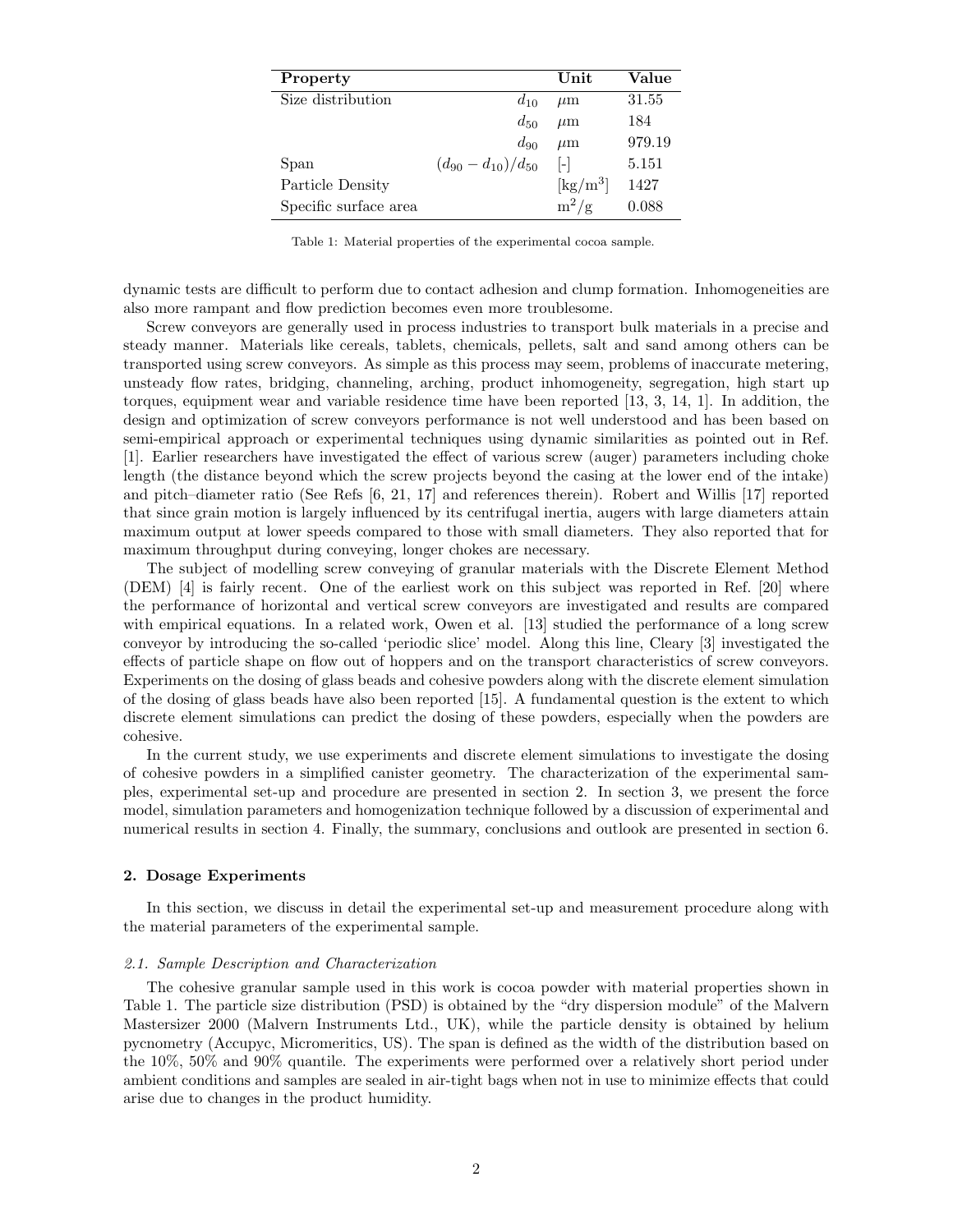# *2.2. Experimental Set-up*

The setup is a simplified canister box where the powder is dosed out of the box through the action of a constant-pitch screw feeder connected to a motor. A schematic representation of the experimental set-up is shown in Fig. 1 along with the dimensions on Table 2. A typical experiment begins with the careful filling of the canister with the exit closed until a pre-determined powder mass is reached. Care is taken to ensure that the initial profile of the powder surface is as flat as possible and that any pre-compaction that may arise due to shaking or vibrations are minimized. Subsequently, the dosing experiment begins with the rotation of the screw for a specified time duration followed by an intermediate rest before the next dosage. The dosed mass per screw turn is recorded through a weighing scale connected to a computer. The experiment is complete when the cumulative dosed mass recorded for three consecutive doses is less than 0.15grams indicating either the box is empty or the powder is blocked through arching in the canister. In addition, to obtain and post-process the profiles of the sample surface during the experiments, an external camera (Logitech HD Pro, Logitech Int'l SA) was mounted in front of the canister box and a video recording of each experiment was obtained.



Figure 1: Schematic representation of the (a) simplified canister, (b) the coil used for the dosing experiments and simulation, with box length  $(L)$ , width  $(W)$ , height $(H)$ , throat length *T*, outlet diameter  $(D)$ , coil radius  $r_c$  and pitch  $p$ .

# *2.2.1. Image Processing*

Snapshots of the profile of the powder surface during each experiments were obtained using a camera attached to the experimental set-up. To improve the quality of the snapshots and for comparison, we use the open-source software FIJI [19] to post-process the images following a three step procedure, namely quality adjustment, binarization and extraction of the lateral surface of the powder. In the first stage, we adjust the quality of the images by first selecting the region of interest and enhancing its contrast. In the second stage, the image is binarized into black (0) and white (1) pixels such that the area containing the bulk sample is easily differentiated from other areas in the picture. In the final step, we iteratively move along the length of the image from top to bottom to trace out the profile of the powder surface.

For a given rotation speed, the linear coil (push) velocity is:

$$
V_z = \frac{p\omega}{2\pi} \tag{1}
$$

where  $\omega$  is the angular velocity of the coil and  $p$  is the pitch of the coil. Also, the coil tangential velocity is:

$$
V_t = \omega r_c \tag{2}
$$

where  $r_c$  is the coil radius. Accordingly, the expected dosed mass for a single rotation of the coil is:

$$
m_{\text{exp}}^{\text{dose}} = \rho_{\text{b}} \cdot V_c \cdot n_t = \rho_{\text{b}} \cdot p \cdot \pi r_c^2 \cdot n_t \tag{3}
$$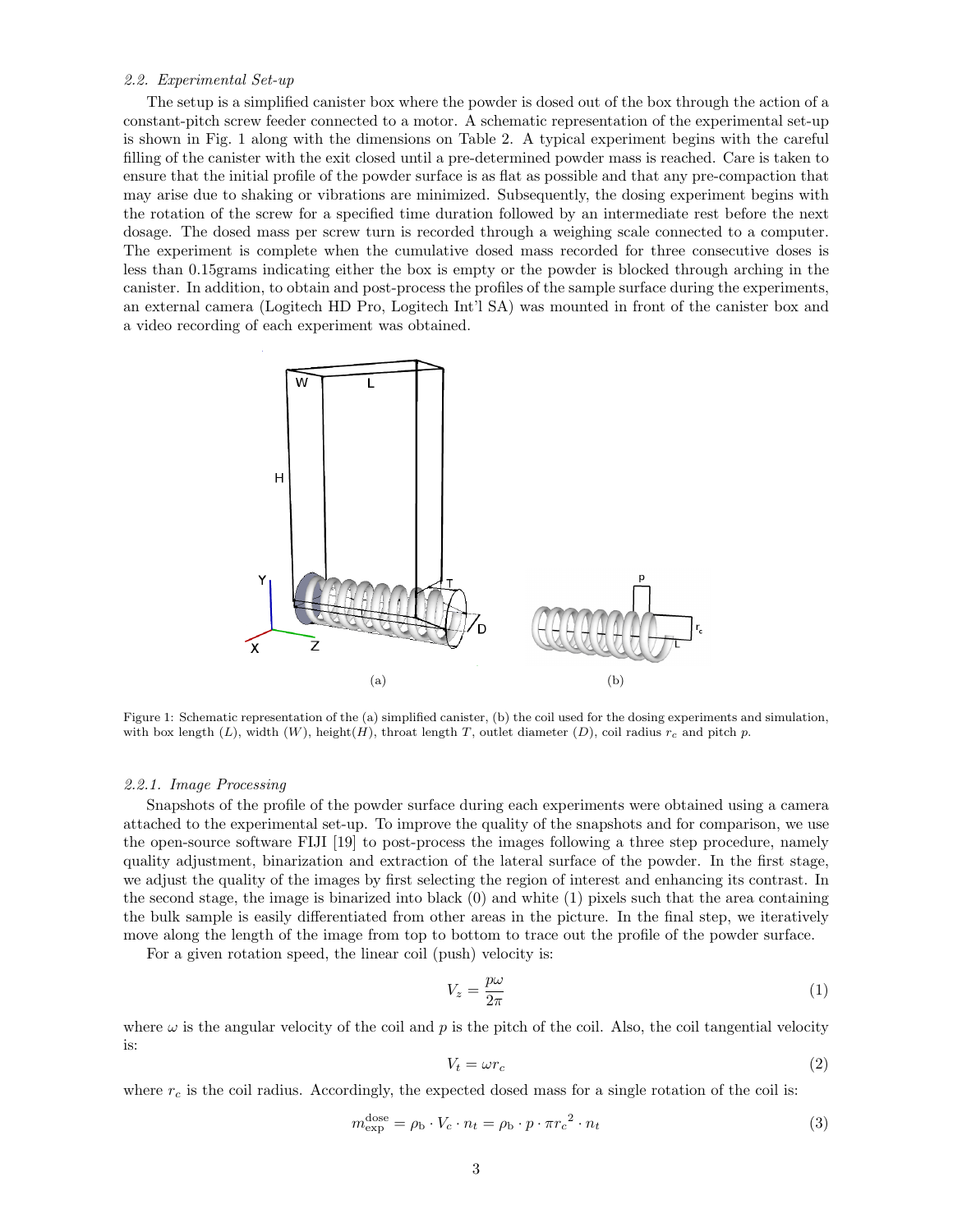where  $\rho_b$  is the bulk density,  $V_c$  is the volume within a single pitch and  $n_t = t_d \cdot \omega/2\pi$  is the number of rotations completed within a given dosing time  $t_d$ . The expected number of doses is then:

$$
N_{\rm exp}^{\rm dose} = \frac{m_{\rm tot}}{m_{\rm exp}^{\rm dose}}\tag{4}
$$

where  $m_{\text{tot}}$  is the total initial mass filled into the canister.

## **3. Numerical Simulation**

The numerical simulation was carried out using the open source discrete element code MercuryDPM [23, 29]. Since DEM is otherwise a standard method, only the contact model and the basic system parameters are briefly discussed.



Figure 2: (a) Two particle contact with overlap  $\delta$  in normal direction. (b) Schematic graph of the linear, hysteretic, adhesive force-displacement model in normal direction

## *3.1. Force Model*

Since realistic and detailed modeling of the deformations of particles in contact with each other is much too complicated, we relate the interaction force to the overlap  $\delta$  of two particles as shown in Fig. 2(a). Thus, the results presented here are of the same quality as the simplifying assumptions about the force-overlap relations made. However, it is the only way to model larger samples of particles with a minimal complexity of the contact properties, taking into account the relevant phenomena: non-linear contact elasticity, plastic deformation, and adhesion.

In this work, we use the Luding's linear hysteretic spring model [10] – which is a simplified version of more complicated non-linear hysteretic force laws [26, 31, 18, 24, 25]. The adhesive, plastic (hysteretic) normal force is given as:

$$
fhys = \begin{cases} k_1 \delta & \text{if } k_2(\delta - \delta_0) \ge k_1 \delta \\ k_2(\delta - \delta_0) & \text{if } k_1 \delta > k_2(\delta - \delta_0) > -k_c \delta \\ -k_c \delta & \text{if } -k_c \delta \ge k_2(\delta - \delta_0) \end{cases}
$$
 (5)

with  $k_1 \leq k_2 \leq \hat{k}_2$  as shown in Fig. 2(b) where  $\hat{k}_2$  is the maximum stiffness and  $f_0$  has been set to zero. During initial loading the force increases linearly with the overlap, until the maximum overlap  $\delta_{\text{max}}$  is reached ( $\delta_{\text{max}}$  is kept in memory as a history variable). The line with slope  $k_1$  thus defines the maximum force possible for a given  $\delta$ .

During unloading the force drops on a line with slope  $k_2$ , which depends, in general, on  $\delta_{\text{max}}$ . The force at  $\delta = \delta_{\text{max}}$  decreases to zero, at overlap  $\delta_0 = (1 - k_1/k_2)\delta_{\text{max}}$ , which resembles the plastic contact deformation. Reloading at any instant leads to an increase of the force along the same line with slope  $k_2$ , until the maximum force is reached; for still increasing  $\delta$ , the force follows again the line with slope  $k_1$  and  $\delta_{\text{max}}$  has to be adjusted accordingly [10].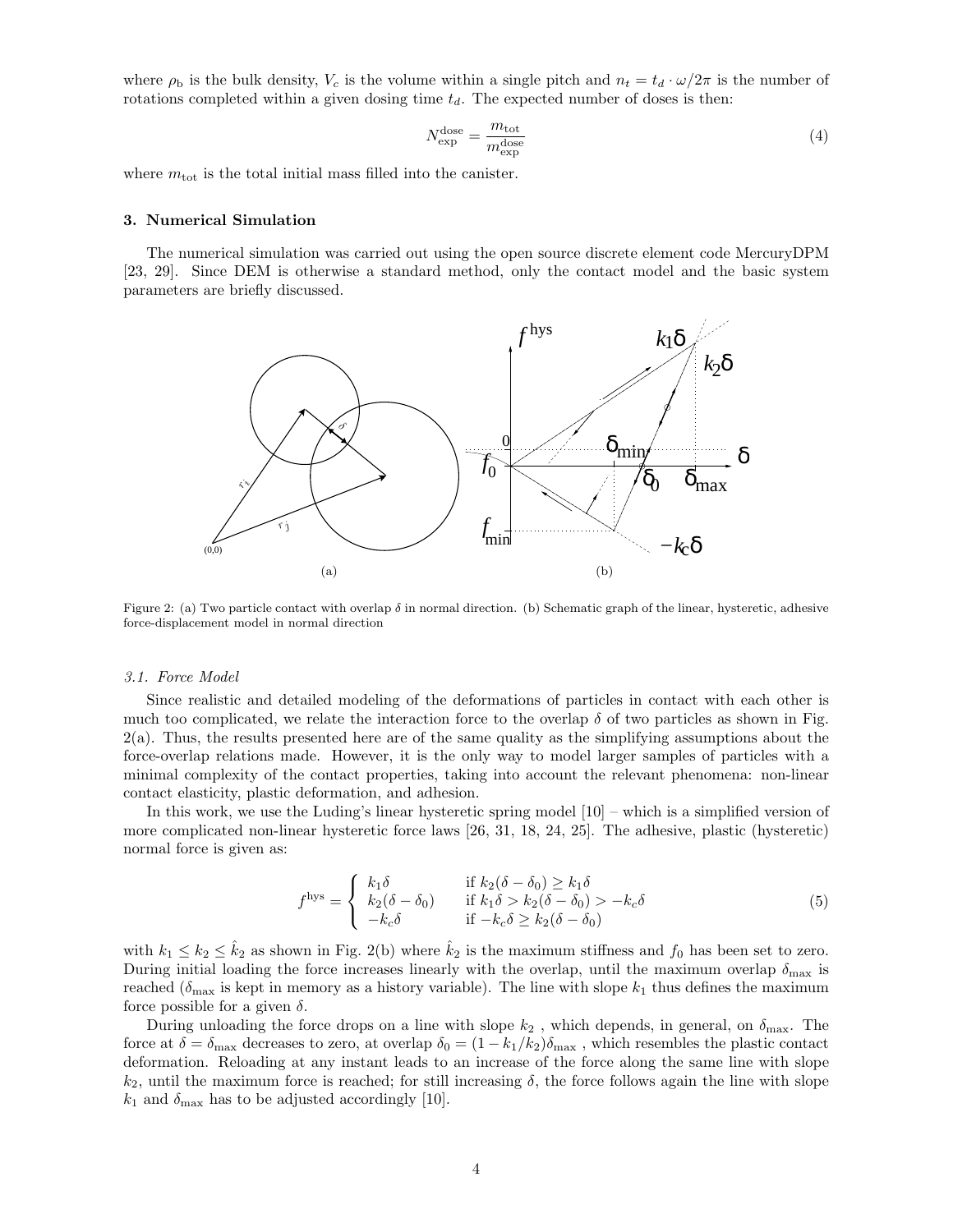| Parameter                        | Value                                                |
|----------------------------------|------------------------------------------------------|
| Canister dimensions              |                                                      |
| $(L \times W \times H)$          | $60 \times 23 \times 170$ mm                         |
| Throat length $(T)$              | $10 \text{ mm}$                                      |
| Outlet diameter $(D)$            | $23 \text{ mm}$                                      |
| Coil thickness                   | $2 \text{ mm}$                                       |
| Coil length                      | 70 mm                                                |
| Coil radius $(r_c)$              | $10.4 \text{ mm}$                                    |
| Number of coils                  | $4$ (Wide), $8$ (Narrow)                             |
| Coil pitch                       | $17.5 \text{ mm}$ (Wide), $8.75 \text{ mm}$ (Narrow) |
| Coil angular velocity $(\Omega)$ | 90 rpm $(9.42 \text{ rad/s})$                        |

Table 2: Summary of system parameters used in the experiments and DEM simulations.

Unloading below  $\delta_0$  leads to attractive adhesion forces until the minimum force  $-k_c\delta_{\min}$  is reached at the overlap  $\delta_{\min} = (k_2 - k_1)\delta_{\max}/(k_2 + k_c)$ , a function of the model parameters  $k_1, k_2, k_c$ , and the history parameter  $\delta_{\text{max}}$ . Further unloading leads to attractive forces  $f^{\text{hys}} = -k_c \delta$  on the adhesive branch. The highest possible attractive force, for given  $k_1$  and  $k_2$ , is reached for  $k_c \to \infty$ , so that one has  $f_{\min} \geq -(k_2 - k_1)\delta_{\max}$  for arbitrary  $k_c$ .

A more realistic behavior will be a non-linear un-/re-loading behavior. However, due to a lack of detailed experimental information, the piece-wise linear model is used as a compromise. One reasonable refinement, which accounts for an *increasing unloading stiffness with deformation*, is a  $k_2$  value dependent on the maximum overlap. This also implies relatively small and large plastic deformations for weak and strong contact forces, respectively. Unless a constant  $k_2 = \hat{k}_2$  is used, the contact model [11, 9, 8], requires an additional quantity, i.e., the plastic flow limit overlap

$$
\delta_{\max}^* = \frac{\hat{k}_2}{\hat{k}_2 - k_1} \phi_f \frac{2a_1 a_2}{a_1 + a_2},\tag{6}
$$

with the dimensionless plasticity depth  $\phi_f$ , defined relative to the reduced radius. If the overlap is larger than a  $\phi_f$  fraction of the particle radius (for radius  $a_1 = a_2$ ), the (maximal) constant stiffness constant stiffness  $\hat{k}_2$  is used. For different particle radii, the reduced radius increases towards the diameter of the smaller particles in the extreme case of particle-wall contacts (where the wall-radius is assumed infinite).

Note that a limit stiffness  $k_2 \leq k_2$  is desirable for practical reasons. If  $k_2$  would not be limited, the contact duration could become very small so that the time step would have to be reduced below reasonable values. For overlaps smaller than  $\delta^*_{\max}$ , the function  $k_2(\delta_{\max})$  interpolates linearly between  $k_1$ and  $k_2$ :

$$
k_2(\delta_{\max}) = \begin{cases} \hat{k}_2 & \text{if } \delta_{\max} \ge \delta_{\max}^*\\ k_1 + (\hat{k}_2 - k_1) \frac{\delta_{\max}}{\delta_{\max}^*} & \text{if } \delta_{\max} < \delta_{\max}^*.\end{cases}
$$
(7)

The implementation of the tangential forces and torques have been described extensively in Refs. [11, 9, 8, 10].

## *3.2. Simulation Procedure and Parameters*

The actual number of particles present in the bulk powder used in the dosing experiments are of the order several billions. The realistic simulation of the exact size is exceptionally challenging due to computational cost. Due to this constraint, one choice available is to either scale the system size while keeping particle properties fixed. The other choice is to do the contrary, namely keeping the system size fixed and scaling (or coarse graining) the particle sizes up by essentially making them meso particles. We choose to do the latter, namely using the same system size in simulation as in experiments and increasing the size of our particles so that each meso-particle in our system can be seen as an ensemble of smaller constituent particles. The system parameters used in both simulation and experiment are presented in Table 2. Note that the number of coils refer to the number of turns in the coil which, when divided by the length of the coil should give an indication of the pitch of the coil. Typical numerical parameters used in the DEM simulation are listed in Table 3.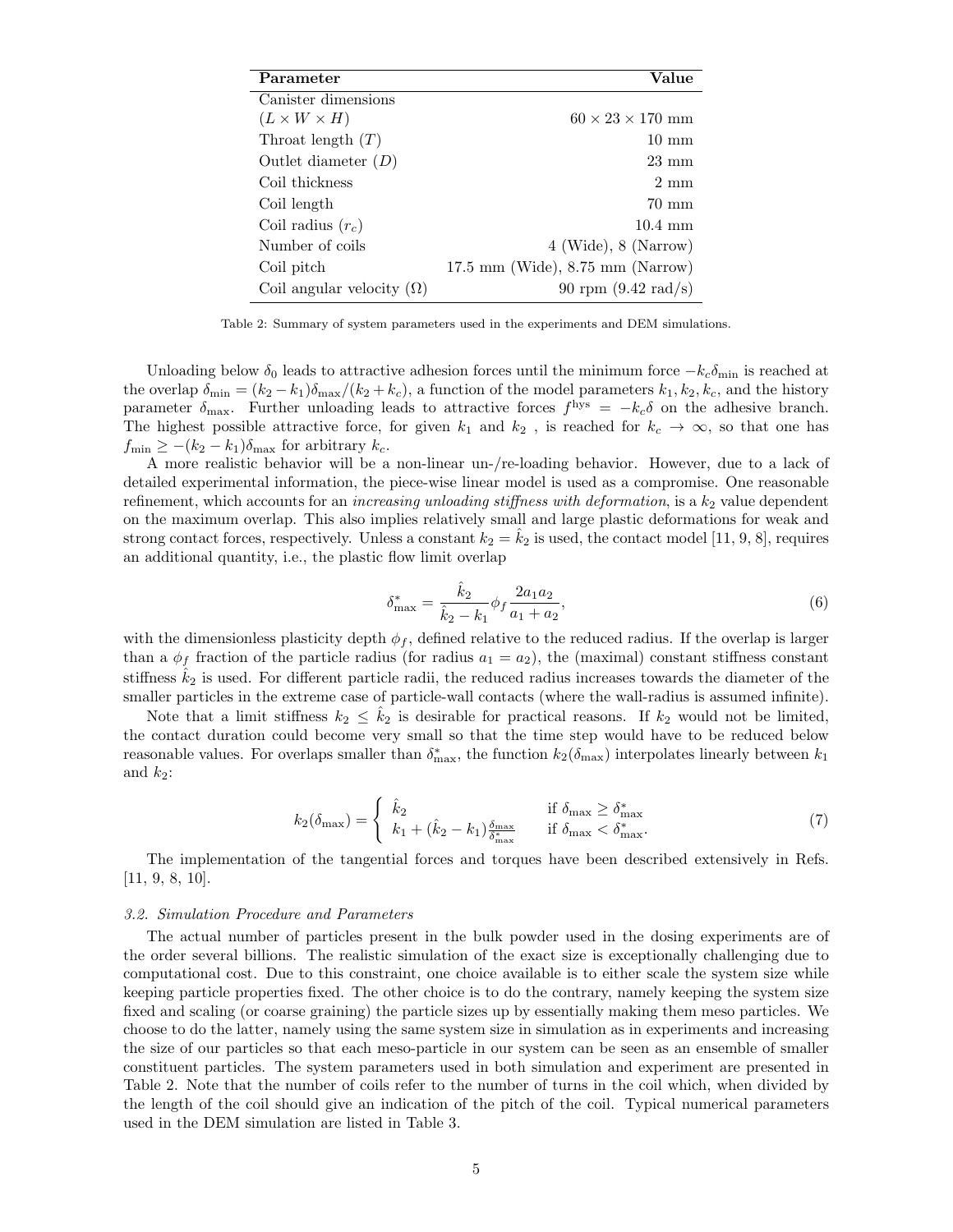| Parameter                                    | Experiment                                | Simulation                                |  |
|----------------------------------------------|-------------------------------------------|-------------------------------------------|--|
| Number of Particles                          | $> 10^{10}$                               | 3360 for $m_{\text{tot}} = 48$ grams      |  |
| Mean particle diameter $(\langle d \rangle)$ | $0.184 \text{mm}$                         | $2.50 \text{ mm}$                         |  |
| Particle density $(\rho)$                    | $1.427 \times 10^{-6}$ kg/mm <sup>3</sup> | $1.427 \times 10^{-6}$ kg/mm <sup>3</sup> |  |
| Polydispersity $(w)$                         | see Table 1                               | $r_{\rm max}/r_{\rm min}=3$               |  |
| Restitution coefficient $(e)$                |                                           | 0.45                                      |  |
| Plasticity depth $(\phi_f)$                  |                                           | 0.05                                      |  |
| Maximal elastic stiffness $(k = \hat{k}_2)$  | H                                         | $24067 \text{ kg/s}^2$                    |  |
| Plastic stiffness $(k_1/k)$                  |                                           | 5                                         |  |
| Cohesive stiffness $(k_c/k)$                 |                                           | $0.873$ (varied $0-1$ )                   |  |
| Friction stiffness $(k_t/k)$                 |                                           | 0.286                                     |  |
| Rolling stiffness $(k_r/k)$                  |                                           | 0.286                                     |  |
| Coulomb friction coefficient $(\mu)$         |                                           | $0.5$ (varied $0.5-0.65$ )                |  |
| Rolling friction coefficient $(\mu_r)$       |                                           | 0.5                                       |  |
| Normal viscosity $(\gamma_n = \gamma)$       |                                           | $0.0827 \text{ kg/s}$                     |  |
| Friction viscosity $(\gamma_t/\gamma)$       |                                           | 0.286                                     |  |
| Rolling viscosity $(\gamma_r/\gamma)$        |                                           | 0.286                                     |  |
| Wall friction $(\mu_w)$                      |                                           | 0.2                                       |  |
| Contact duration $t_c$                       |                                           | $1.1297 \times 10^{-4}$ s                 |  |

Table 3: Numerical values of parameters used in experiment and DEM simulations.

The numerical implementation of the dosing test is as follows. The particles are generated and positioned on regular grid points within the dimensions of the box. To avoid any initial overlap of particles, either with the coil, surrounding wall or with other particles, we ensure that the initial position of the lowest particle during this generation stage is higher than the diameter of the coil. Subsequently, the particles are allowed to fall under gravity and are left to settle and dissipate their energies for 2 seconds while the coil is not rotating. We find that for strong cohesion, this preparation method leads to initial inhomogeneities and irregular packing within the circumferential area of the coil during the settling phase. This gives rise to irregular dose patterns and increases the possibility of arches (blockage) forming just above the screw. To minimize this, the particles are allowed to settle with a initial cohesive stiffness  $k_c/k = 0.3$  such that the initial packing structure is homogeneous while the actual cohesion is activated after the settling phase.

## *3.3. Homogenization Technique*

In order to drive macroscopic fields such as density, velocity and stress tensor from averages of the microscopic discrete element variables such as the positions, velocities and forces of the constituent particles, we use the coarse-graining method proposed in Refs. [7, 29, 28, 27].

The microscopic mass density of a flow at a point  $\mathbf{r}_{\alpha}$  at time *t* is defined by

$$
\rho^{\text{mic}}(\mathbf{r}, t) = \sum_{i=1}^{N} m_i \delta(\mathbf{r} - \mathbf{r}_i(t)),
$$
\n(8)

where  $\delta(\mathbf{r})$  is the Dirac delta function and  $m_i$  and  $r_i$  are the mass and center of mass position of particle *i*. Accordingly, the macroscopic density can be defined as:

$$
\rho(\mathbf{r},t) = \sum_{i=1}^{N} m_i \mathcal{W}(\mathbf{r} - \mathbf{r}_i(t)),
$$
\n(9)

where the Dirac delta function has been replaced with an integrable 'coarse-graining' function  $W$  whose integral over the domain is unity and has a predetermined width, or homogenization scale *w*. In this work, we use a Gaussian coarse-graining function.

The homogenized momentum density is also defined as: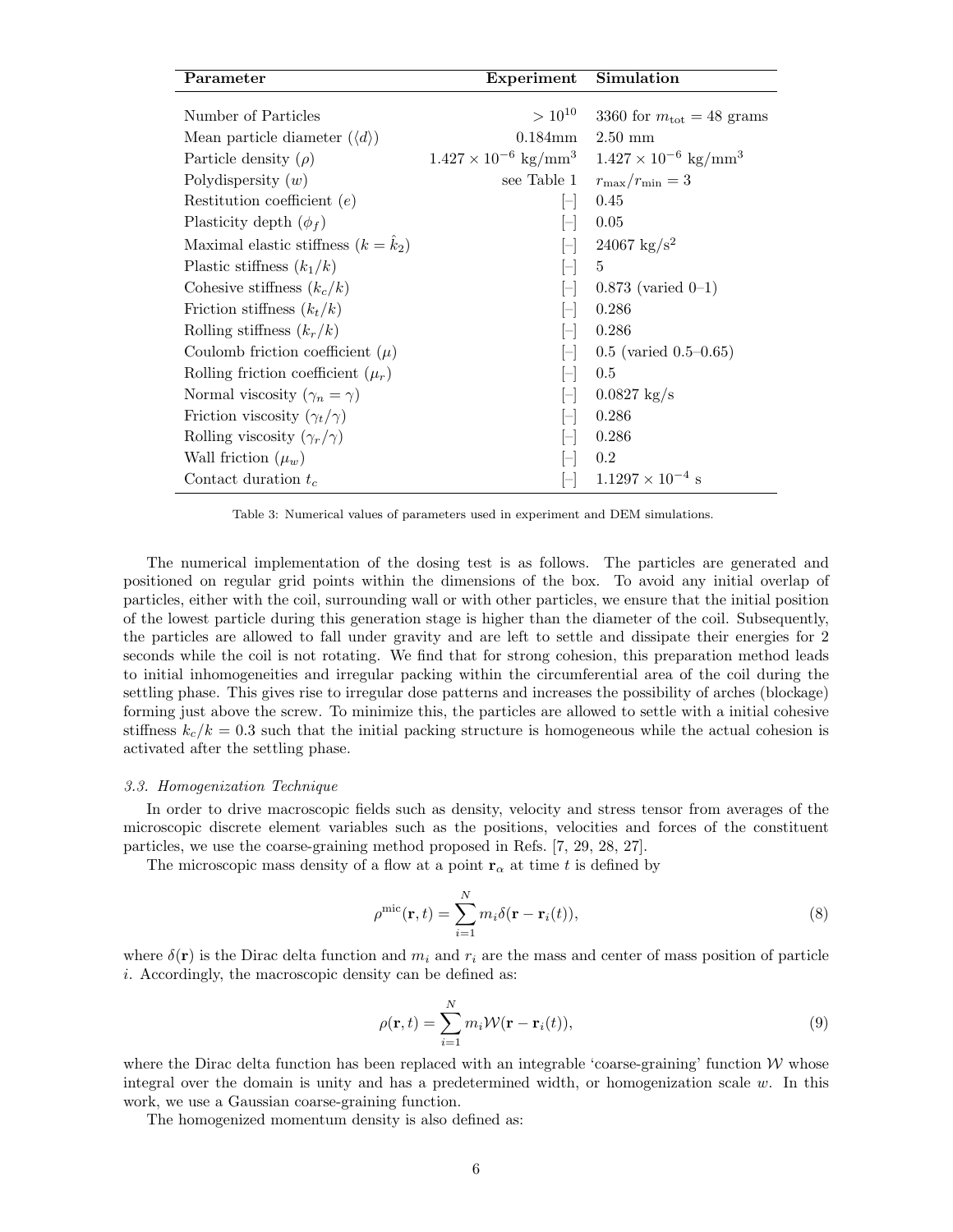$$
p_{\alpha}(\mathbf{r},t) = \sum_{i=1}^{N} m_i v_{i\alpha} \mathcal{W}(\mathbf{r} - \mathbf{r}_i).
$$
 (10)

with  $v_{i\alpha}$  the velocity of particle *i*. The macroscopic velocity field  $V_{\alpha}(\mathbf{r},t)$  is defined as the ratio of momentum and density fields,  $V_\alpha(\mathbf{r}, t) = p_\alpha(\mathbf{r}, t)/\rho(\mathbf{r}, t)$ . Comparing other fields, like stress- and structuretensors as shown in Refs. [7, 29, 28, 27], is beyond the scope of this study.

In order to obtain the height variation during the dosing process  $h<sub>z</sub>$  as in experiment, we average over the height and the depth of the drum

The height variation of the packing during the dosing is given as:

$$
h_z = \frac{m_{\text{bin}}(z, t)}{m_{\text{bin}}(z, 0)} \cdot h_{\text{ini}} = \frac{\rho(z, t)}{\rho(z, 0)} \cdot h_{\text{ini}},\tag{11}
$$

assuming an almost constant bulk density.  $m_{\text{bin}}(z, t)$  is the mass change as function of time during the dosing process,  $m_{\text{bin}}(z,0)$  is the initial mass of the particles at time  $t = 0$  and  $h_{\text{ini}}$  is the initial height of the packing. Furthermore, the mass in a bin as function of time is:

$$
m_{\text{bin}}(z,t) = \int_0^{\Delta z} \int_0^H \int_0^D \rho(x,y,z,t) dx dy dz \tag{12}
$$

where *D* is the depth (or width) of the drum, *H* the box height, and  $\Delta z$  the bin width.

# **4. Experiments**

In this section, we present the results from the experiments and simulations and their comparison. For an understanding of the dosing process, in the following, we present experimental results on the effect of initial mass, number of coils and dosage time.

# *4.1. Effect of Initial Mass in the Canister*

In Fig. 3(a), we plot the cumulative dosed mass as function of the number of doses for sample masses  $m_{\text{tot}} = 60$ g, 80g and 100g in the canister. For these experiments, a dose consists of the rotation of the narrow pitch screw for 2 seconds at a speed of 90rpm. As expected the number of doses increases with increasing the mass of powder filled in the canister. The number of doses recorded when 99 percent of the total powder mass in the canister is dosed are 16, 23 and 30, for the 60, 80 and 100g fill masses respectively.

The mass per dose obtained for different initial masses is close as shown by the near collapse of the data on each other. We however note that the sensitivity of the mass per dose to the initial mass is tiny as seen in the inset.



Figure 3: (a) Cumulative dosed mass from experiments plotted as function of the number of doses for (a) different initial mass in the box (b) different coils (pitch).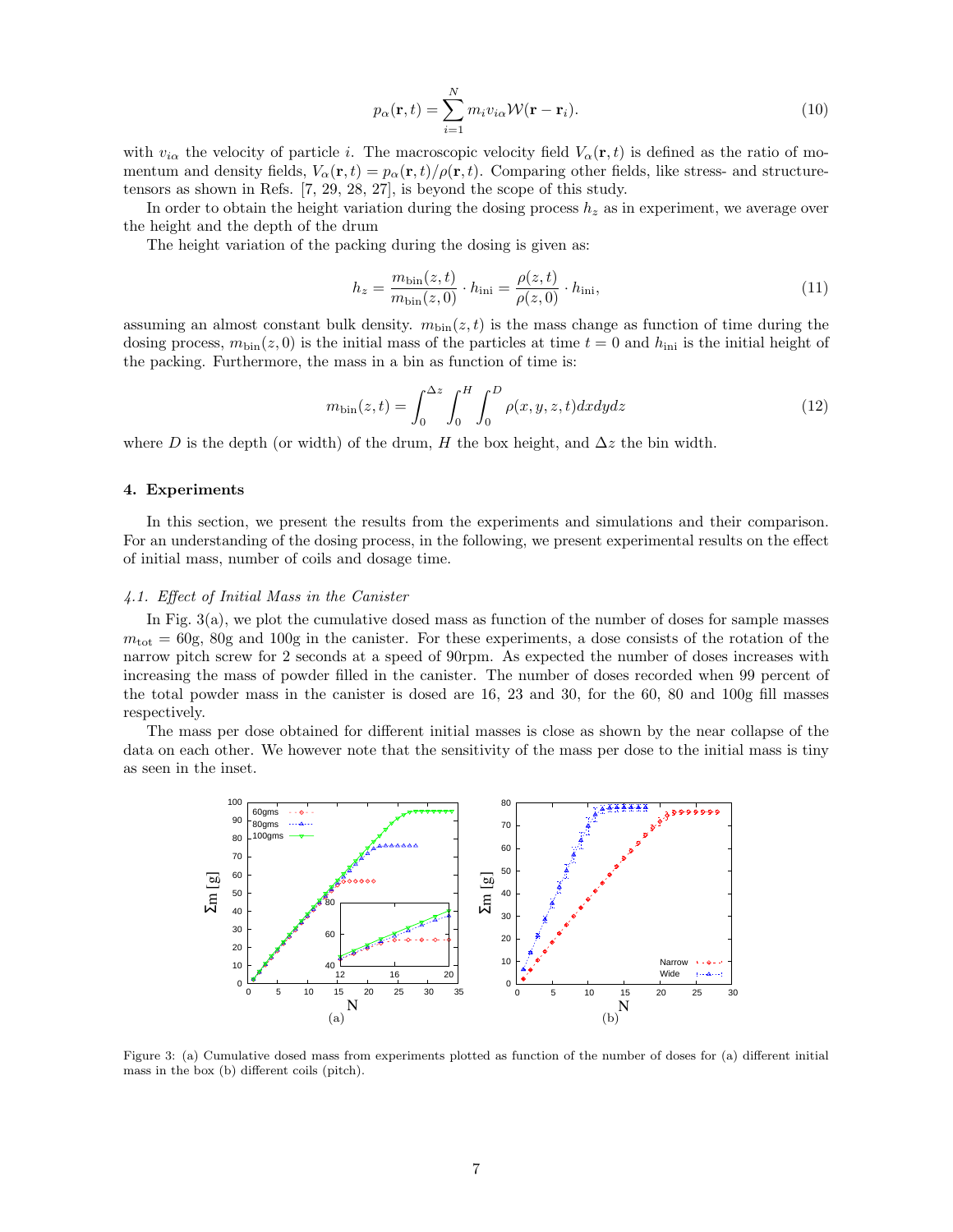# *4.2. Effect of Number of Coils*

In Fig. 3(b), we plot the cumulative dosed mass as function of the number of doses for experiments with two different coils namely a wide coil with 4 coils (or crests) and a narrow coil with 8 crests. The initial powder mass in the canister is 80g and a dose consists of the rotation of the coil for 2 seconds at a speed of 90rpm. The error bars represent the standard deviation over three experimental runs for each test. From Fig. 3(b), it is evident that the dosed mass per coil turn for the coil with the wide pitch is higher compared to the dosed mass reported for the narrow screw. As a result, the cumulative dosed mass recorded for the coil with the wide pitch increases faster (with slope 7.15 g/dose) in comparison to the narrow one (3.705 g/dose). This indicates that increasing the number of coils from 4 to 8 leads to almost double increase in the mass per dose.



Figure 4: (a) Cumulative dosed mass from experiments plotted as function of the number of doses for different dose time, (b) number of doses recorded for the respective dose times, and (c) mass per dose plotted for different dosage times. The solid black lines represent the expected mass  $m_{\text{exp}}^{\text{dose}}$  using Eq. (3) and the expected doses  $N_{\text{exp}}^{\text{dose}}$  using Eq. (4), as prediction.

# *4.3. Effect of Dosage Time*

To understand the effect of dosage time, in Fig.  $4(a)$ , we vary the dosage time from 1-4 s while keeping the initial powder mass in the canister and the rotation speed constant at 80g and 90rpm respectively. A first observation is the higher slope for longer dosing time, that leads to a decrease in the number of doses recorded. This is explained by the increased number of complete screw rotations as the dosage time is increased, thus allowing for an increased mass throughput. In Fig. 4(b), we plot the number of doses for different dose time, and observe inverse proportionality. Also, the expected number of doses predicted using Eq.  $(4)$  is lower. The decrease in the number of doses is faster between  $t=1-1.5$  s and then slows down as the time increases until  $t = 4$  s. In Fig.  $4(c)$ , we plot the actual (red squares) and predicted (solid black line) mass per dose *β<sup>t</sup>* taken from the cumulative dosed mass before saturation, for different dose time. The predicted mass per dose is obtained using Eq. (3) for an initial bulk density  $\rho_b \approx 4.71 \times 10^{-4}$  $g/mm^3$ , coil pitch  $p = 8.75$  mm and coil radius 10.4 mm. We observe a linear increase in the mass per dose with increasing dosage time. The experimental mass per dose for the different dosage times is close to the predicted values with the predicted mass slightly higher. This indicates that less mass is being transported per dose, which could be due to the uneven, inhomogeneous re-filling of the coil during the dosing process and due to the small volume of the coil that is not considered in Eq. (3).

# **5. Numerical Results**

In this section, we discuss the results from discrete element simulations of the dosing test. First, we compare the snapshots of the particle bed surface with images taken from experiments. Next, we describe the process of calibration of the material parameters used in our simulations. As studied in the experiments, we show results on varying the dosage time, coil rotation speed and number of coils. Finally, we report on the macroscopic velocity and density fields during the dosing process.

# *5.1. Surface profile of the dosed material*

As a first step to gain insights into the dosing process, we show exemplary snapshots of the time evolution of the surface profile of bulk sample during a typical simulation in Figs. 5(a-d). For this study, the initial mass in the box is set at 60grams while the coil with the narrow pitch (8 complete turns) is used. Fig. 5(a) shows the state of the bulk sample sample after the first 2 seconds where the particles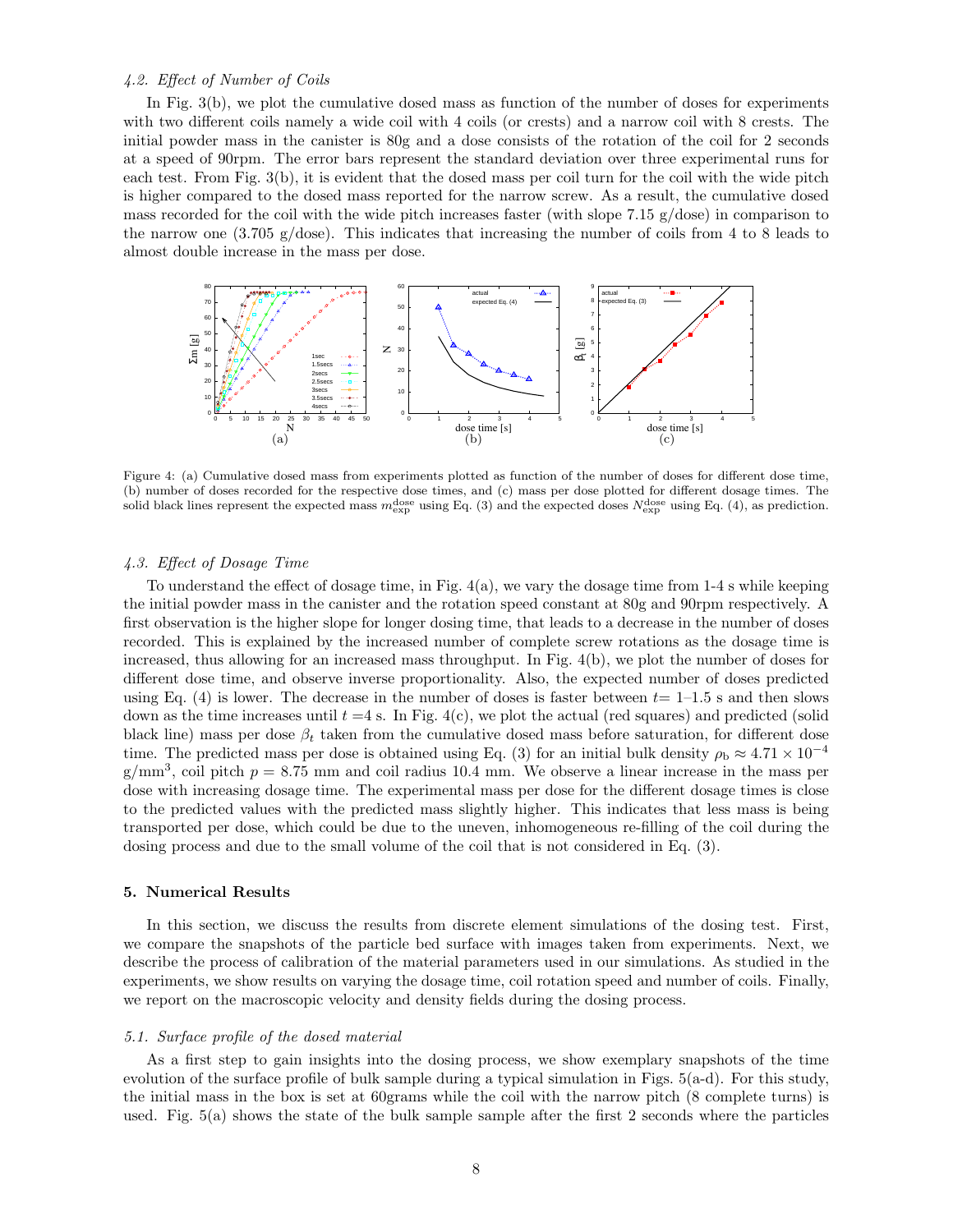

Figure 5: Snapshot of the time evolution of the simulation during the dosing test with time increasing from (a–d) and (e-h), respectively. (a–d) are taken from simulation while comparable snapshots (e–h) are image processed experimental visualizations of the powder profile. Colors/shades in (a–d) indicate the kinetic energy of the particles with blue (static) and orange (dynamic) particles. For the simulation, parameters are  $K_c = 0.872$  and  $\mu = 0.5$ . The coil is not shown for clarity.

have been allowed to settle. At this point, the kinetic energy of the particles are close to zero since they are non-mobile. As the coil begins to turn in Fig. 5(b) after the relaxation phase, particles within the area of the coil begin to move leading to an increase in their kinetic energy, as seen from the bright colors in the lower part of the box. In general, particles around the uppermost layer of the box remain largely static while the the region where the kinetic energy is highest can be seen around the rear end of the coil. Moving further in time to Fig. 5(c), we find that the emptying of the box occurs faster at the rear (left) end of the box, thereby causing avalanches as the void left due to the emptying of the box is filled. In addition to this, we observe in some cases, arches forming above the coil, where the void created below the screw is visible. We must also point out that particles closest to the right wall of the box remain static and they only collapse into the coil at the base as an increased amount of powder is dispensed from the box as shown in Fig. 5(d).

Along with this, in Figs.  $5(e-h)$  we show image processed visualizations of the experimental powder profile during the dosing process. From the initial solid, bulk powder in Fig.  $5(e)$ , we observe a progressive change in the powder surface profile with the canister emptying faster from its left rear end. Arches forming on the lower left side of the box above the coil is also seen leading to avalanches and collapse of the powder around this region.

In summary, comparing the experimental and simulation profiles of the powder surface, we observe that the essential features observed in the experiment, namely the faster emptying at the rear end of the coil and arches forming during ongoing dosage are reproduced in the simulation. Also, we must point out that the faster emptying at the rear end of the coil is due to the design of the coil which can be mitigated through the use of conical inserts in the coil [15]. In the next sections, we will focus on a quantitative comparison between experiments and simulation.

## *5.2. Calibration and Sensitivity Studies*

The particles used in the simulation can be seen as meso-particles consisting of an agglomerate of other smaller particles. Due to this, it is important that their material properties are carefully selected based on sensitivity studies of how each parameter influence the dosing process in comparison to the experiment.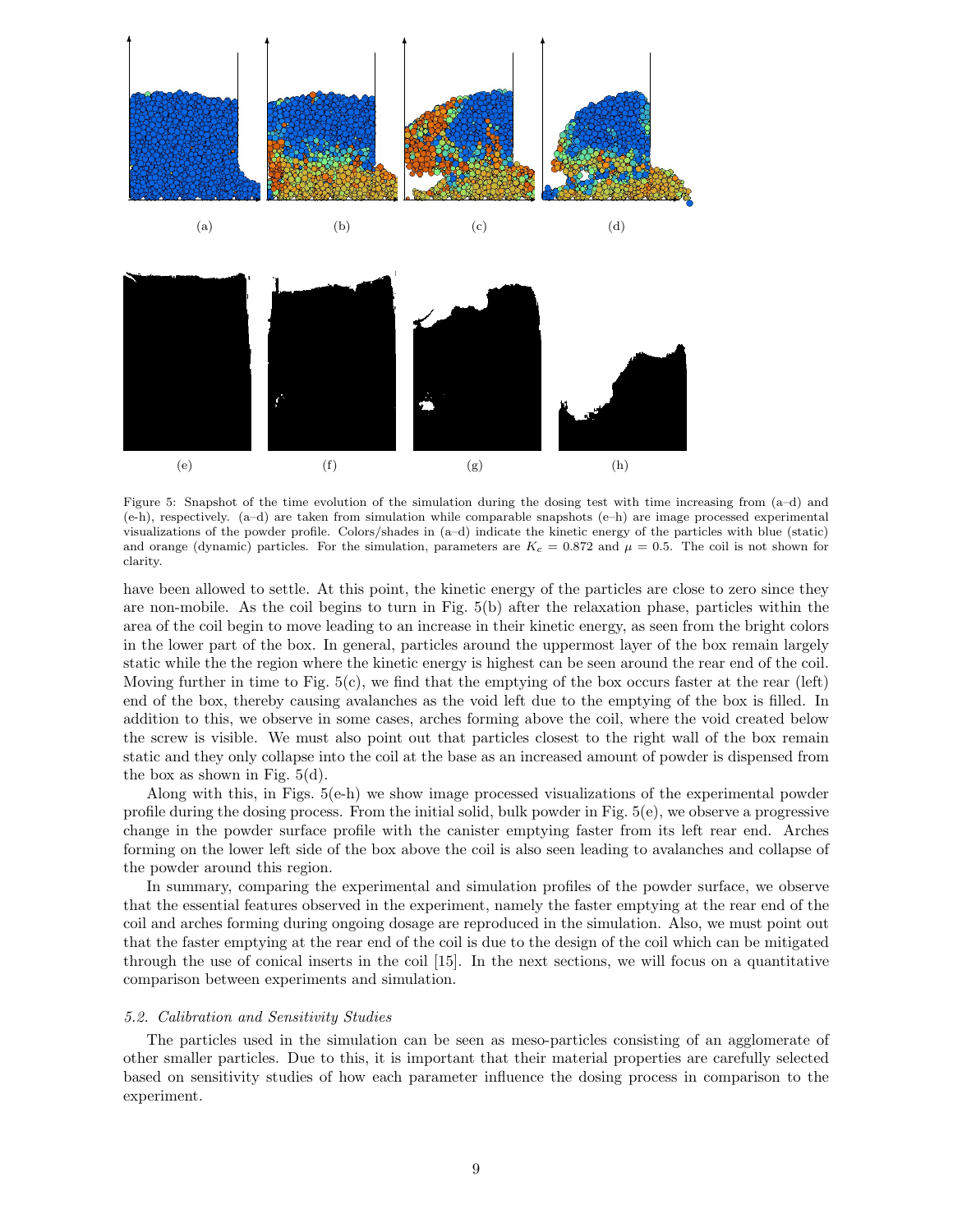In order to obtain relevant parameters unique for our problem, we perform various studies in order to test the sensitivity of the essential material parameters, namely interparticle friction and cohesion during the dosing process. To achieve this, several simulations were run where the interparticle friction is fixed in each case and cohesion is varied. Note that for each simulation, we obtain data on the cumulative dosed mass and the number of doses. From each simulation, the respective mass per dose  $\beta$  are obtained within the linear region where initial conditions and other artefacts due to arching are absent. The mass per dose *β* is then systematically compared for different interparticle friction and cohesion and bench-marked against the obtained experimental  $\beta$  value. We choose  $\beta$  as a calibration parameter since it is largely independent of the initial mass (see Fig.  $3(a)$ ). The For the sake of brevity, this calibration procedure is performed on using a total mass of 48grams in the box and the narrow pitch coil with 8 complete turns. We attempted a calibration with higher masses as compared with the experiments but we observe that due to arching occurring when cohesion is high, the plot of the cumulative dosed mass becomes non-linear. This made defining an appropriate *β* challenging therefore requires further work. In the mean time, we focus the calibration with the lower mass.



Figure 6: Calibration of the cohesive stiffness  $K_c = k_c / k$  and inter particle friction *μ*. We plot the mass per dose *β* for different  $K_c$  and different  $\mu$  as given in the inset. The dotted horizontal line shows the experimental  $\beta$  value.

In Fig. 6, we show the mass per dose  $\beta$ , plotted against the interparticle cohesive stiffness  $K_c$  and different interparticle friction coefficient *µ*. The horizontal dotted line shows the mass per dose obtained in the experiment with value 3.702g/dose. A first observation is the consistent decrease of *β* with increasing *K<sup>c</sup>* for all friction. This is due to reduced flowability of the bulk sample with increasing cohesion. We note however that for the highest friction, we observe a slight increase in the *β* values obtained at high cohesion. This is a consequence of arching that sets in due to high cohesion causing a bridge in the flow especially in the region above the coil. This leads to highly unsteady mass throughput from the box.

Comparing the data for different friction, we observe a decrease in *β* with increasing *µ*. Increased interparticle friction leads to an an increased resistance to flow which reduces the rate at which the material is being dispensed out of the box and consequently lower  $\beta$ . Similar to what is found in other studies, for interparticle friction within the range  $\mu = 0.5$  and 0.65, the effect becomes less strong as seen in the saturation and collapse of *β*.

As seen from Fig. 6, the experimental measured mass per dose (dotted horizontal line) intersects with the different friction data at different points leading to different possible *K<sup>c</sup>* values. A choice therefore has to be made of the appropriate *K<sup>c</sup>* which reproduces the experiments and leads to the least variability between successive doses in the simulations. In this case, we choose the lowest possible *K<sup>c</sup>* which gives the match with the experimental  $\beta$  value at  $K_c = 0.872$  and  $\mu = 0.50$ .

## *5.3. Comparison with Experiments*

In order to test the validity of the interparticle friction and cohesion parameters obtained from the calibration test, we perform simulation setting  $K_c = 0.872$  and  $\mu = 0.5$ . We then compare the simulation results with experiments. For both experiment and simulation, the narrow coil with 8 turns is used. For each dose, the coil is rotated at a speed of 90rpm for 2 seconds.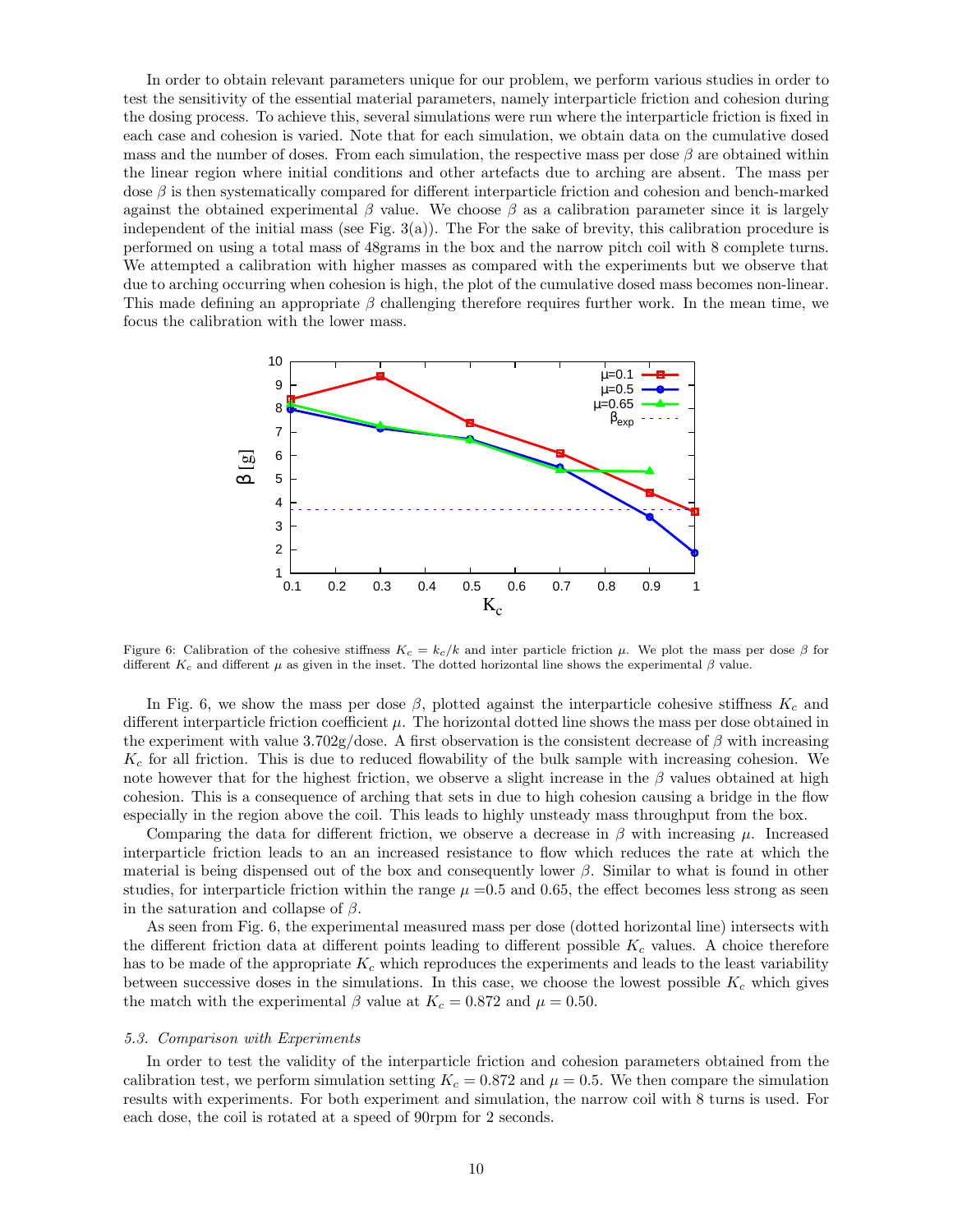We observe that for the first few doses, the experimental and numerical dosed masses obtained are slightly different – with the simulation slightly under-predicting the experimental masses. This is possibly arising from the different initial preparation and the randomness of the initial states. After the first few doses, the simulation is observed to compare well with experiments with both datasets collapsing on each other. By comparing the individual points on the cumulative dosed mass plots between experiment and simulation, we obtain a maximum variation in mass per dose of less than 9 percent. This is comparable to the variation of about 5 percent obtained for experiments with different masses (see section 4.1).

## *5.4. Parametric Studies*

In this subsection, we will discuss the numerical results of parametric studies on the dosing experiments. Similar to the experiments, we investigate the effect of varying the dosage time and the number of coils. Although not studied in the experiment, we also look at the effect of higher rotation speeds during the dosing action.



Figure 7: (a) Cumulative dosed mass from simulation plotted as function of the number of dose for different dose time; (b) mass per dose obtained from simulation (from the first few doses) and experiments for different dose times. The solid black line represents the expected mass  $m_{\text{exp}}^{\text{dose}}$  using Eq. (3) as prediction.

In Fig. 7, we plot the cumulative dosed mass as function of the number of dose for different dosage times. The initial mass in the canister is 48grams while the interparticle friction and cohesion are kept constant at 0.5 and 0.872, respectively. From Fig. 7(a), we observe that the cumulative dosed mass increases slightly non-linearly as the number of doses increases. The effect of slight arching and inhomogeneous density is evident by the slight reduction in the mass per dose as the number of dose increases. Due to this, the mass per dose is obtained over the first few doses before arching sets in. The number of dose is obtained when the cumulative dosed mass does not change for three consecutive doses.

The mass per dose  $\beta_t$  for different dosage time is compared between simulation and experiment in Fig. 7(b). For all simulations, the mass per dose is obtained from the first few doses as the slope of the cumulative dosed mass in the linear region where the cumulative dosed mass is less than 15 grams. Recall that the calibration was done at a dose time of 2 seconds while parameters obtained are then used for the other dose times. The mass per dose is found to increase linearly with the dose time in simulation and experiments. The mass per dose obtained from experiments and simulation for different dosage times are slightly lower than the prediction from Eq. (3).

The effect of varying the rotation speed is presented in Fig. 8. For these simulations, the dose time is fixed to 2 seconds with while the rotation speed is varied. It is evident that the box empties faster with increasing rotation speed. Also, the number of doses required for the complete emptying of the box, shown in Fig. 8(b), is found to decrease fast between 20rpm and 40rpm followed by a much slower decrease upon further increase in the coil rotation speed. The slope (mass per dose) of the cumulative dosed mass, obtained from the first few doses for different rotation speeds *βrpm*, shown in Fig. 8(c), increases with rotation speed – similar to  $\beta_t$  observed when the dosage time is varied. Here, interestingly the expected mass per dose, Eq. (3) mostly under-predicting the simulation, possibly due to on-going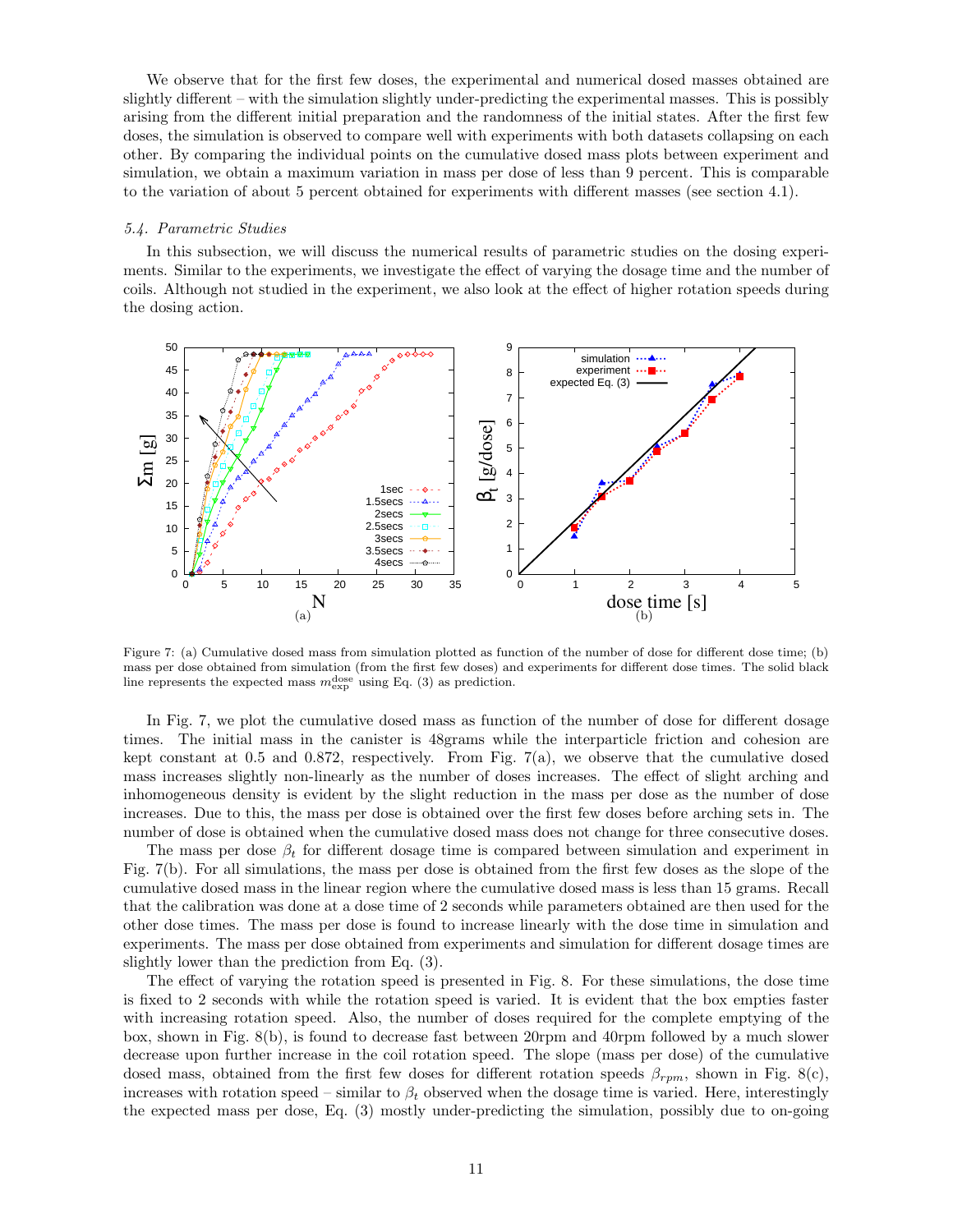

Figure 8: (a) Cumulative dosed mass from simulations plotted as function of the number of doses for different rotation speeds (b) Number of dose and (c) mass per dose *βrpm* obtained from the respective simulations for different rotation speeds. The solid black lines represent the expected mass  $m_{\text{exp}}^{\text{dose}}$  using Eq. (3), and the expected doses  $N_{\text{exp}}^{\text{dose}}$  using Eq. (4), as prediction.



Figure 9: (a) Cumulative dosed mass from simulation plotted as function of the number of doses for different number of coils. The arrow indicate the decreasing trend with increasing number of coils. (b) Number of doses and (c) mass per dose  $\beta_c$  obtained from the respective simulations for different number of coils. The solid black lines represent the expected mass  $m_{\text{exp}}^{\text{dose}}$  using Eq. (3), and the expected doses  $N_{\text{exp}}^{\text{dose}}$  using Eq. (4), as prediction.

refilling of the coil during rotation and variation in the bulk density from compaction and avalanches occurring during the simulation.

Simulation results on the effect of varying the number of coils from 2 to 8 coils are shown in Fig. 9. Increasing the number of coils essentially means reducing the pitch of the coil such that the simulation with two coils has the widest pitch. An increase in the number of coils is accompanied by an increase in the number of doses as shown in Fig. 9(b), due to the decrease in the mass per dose, as can be seen from Fig. 9(c). The volume of particles transported per dose in the system with 2 coils is more than that transported in the system with 8 coils. An increase in the number of coils is not directly proportional to the output mass, i.e. a two-fold decrease in the number coils does not necessarily lead to a two fold increase in the output dosed mass. For example, at the third dose, the configurations with 2, 4 and 6 coils have cumulative dosed masses of 37grams, 24grams and 15grams, respectively. The under-prediction of the mass per dose is more extreme for less numbers of coils (or wider pitch) but is close to the mass per dose for the simulation with the narrower pitch (7 to 8 coils).

# *5.5. Locally averaged macroscopic velocity field*

One advantage of performing simulation is the possibility for data-mining to obtain macroscopic fields from microscopic data. In this section, we show the macroscopic velocity field that can be obtained from simulations.

In Fig. 10, we show the velocity of the particles in the outlet of the box along with the staggered motion of the coil (on  $= 1/\text{off} = 0$ ). For this simulation, the motion of the coil is such that an initial relaxation of 2 s allows the particles to settle during particle generation, followed by a staggered dosing phase where the coil is rotated for 2 seconds at 90rpm, with waiting time of 0.5 seconds between successive doses until the box becomes empty.

During the initial phase, where the particles are, a momentary increase in the velocity can be seen as the particle fall to the base of the box and some escape through the outlet. The particles quickly settle and the velocity drops to zero. Once the coil begins to move at  $t = 2$  s, the velocity increases again with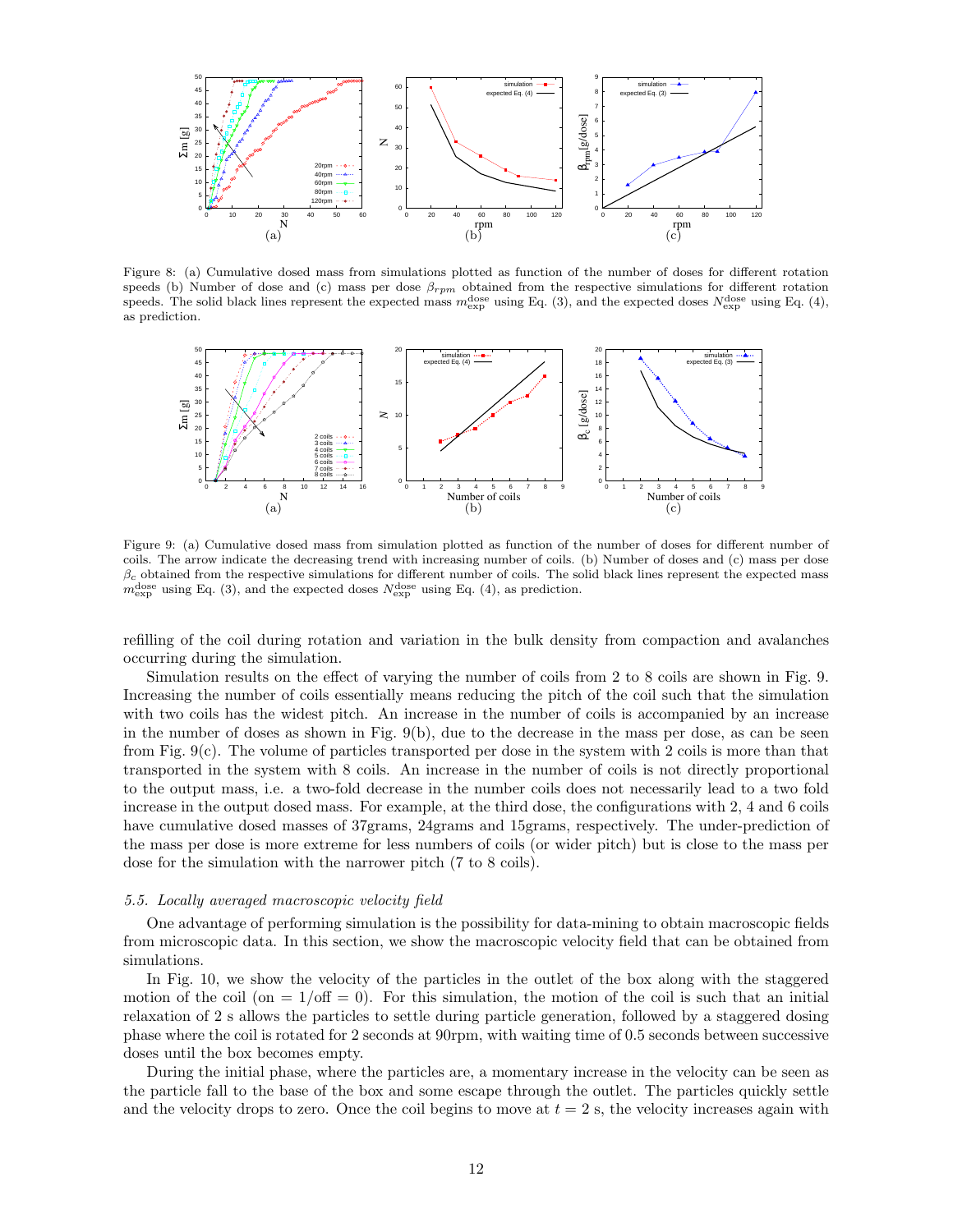

Figure 10: Outlet material velocity (along *z*) during multiple dosing. The solid line represent the on-off motion of the coil. The coil angular velocity  $\omega = 9.42$  rad/s,  $V_t = 94.5$  mm/s and  $V_z = 2.09$  mm/s.

fluctuations and reaching a peak of *≈* 18 mm/s before steadily decreasing to zero as the coil motion goes to zero. The same pattern can be seen from the subsequent doses. It should be noted that even though the velocity profile is mostly positive, we observe in some cases a negative velocity arising from a single particle moving in the opposite direction. This happens mostly during the dosing phase when the coil is moving and is possibly due to collision with other particles or due to violent contact with the boundary (coil).

## **6. Conclusion**

The dosing of cohesive powders in a simplified canister geometry has been studied using experiments and discrete element simulations. This work has highlighted the prospects of using discrete element simulations to model a complex application test relevant in the food industry. While the modelling of cohesion remains a challenging issue, this work highlights important aspects that can be useful for future research on this subject.

- i. Scaling or coarse-graining of meso-particles by increasing their size relative to the primary (real) particles and setting appropriate parameters, e.g. timescales, to mimic the experimental particles makes it possible to simulate fine powders.
- ii. Calibration of the interparticle friction and cohesive model parameters to match the experimental dosed mass leads to parameter values, different from those expected for the primary particles.
- iii. Homogenization techniques to obtain macroscopic fields provides further insights into the dosing mechanisms beyond experimental methods.

Using the dosed mass as a target variable, we have shown experimentally that the number of doses shows an inverse proportionality to increasing dosage time. Consequently, the dosed mass shows a linear increase with dosage time as expected from the estimated mass per dose. Increasing the number of turns in the coil leads to a non-proportional increase of the dose mass. The mass output from the canister is found to show only a tiny sensitivity to the initial mass in the canister.

All these observations have been confirmed by discrete element simulations for smaller masses while effects of arching and blockage were observed for higher masses are overestimated. Future work will focus on the quantitative comparison for the masses as used in the experiments. An extraction of other macroscopic fields like density, stress or structure using homogenization tools can shed further light on the dosing process.

This work shows that scaling up particle diameter by more than ten times and adapting particle properties is a viable approach to overcome the untreatable number of particles inherent in experiments with fine, cohesive powders. The confidence gained in this study, focusing on a simplified canister geometry, paves the way to simulating the flow of these materials in more complex, real canister geometries, and to ultimately using numerical simulations as a virtual prototyping tool.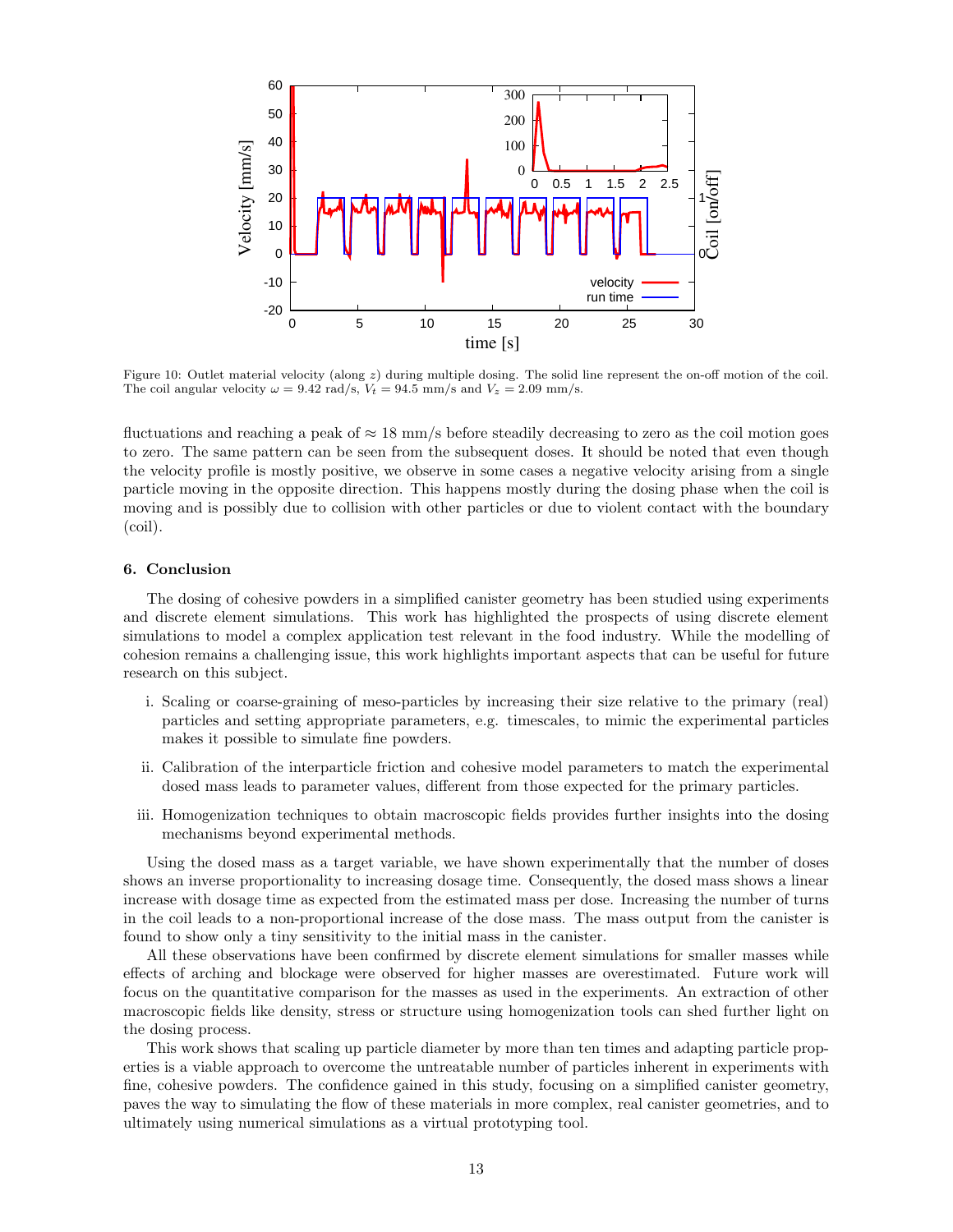## **7. Appendix: Sensitivity studies on other parameters**

In Fig. 11, we perform sensitivity studies on the effect of the rolling stiffness  $K_r = k_r/k$  with cohesive stiffness  $K_c = k_c/k$ . We perform several simulation where the rolling stiffness is fixed and cohesion is varied from 0 to 1. All other quantities are set according to Table 3. For each simulation, the slope  $\beta_{\text{roll}}$ of the cumulative dosed mass obtained is plotted as function of the cohesive stiffness.



Figure 11: Calibration of the cohesive stiffness  $K_c = k_c / k$  and rolling stiffness  $K_r = k_r / k$ . We plot the mass per dose  $\beta_{\text{roll}}$ for different  $K_c$  and different  $K_r$  as given in the inset.

Two observations are evident from Fig. 11. Firstly, we observe that *β*<sub>roll</sub> decreases with increasing  $K_c$  leading to a slower/longer dosing process. At the highest  $K_c$ , the cumulative dosed mass is no longer linear. At this point, the  $\beta_{\text{roll}}$  values obtained appear slightly higher since the dosage is uneven and an accurate measurement of  $\beta_{\text{roll}}$  is challenging. For much higher cohesion (up to  $K_c = 10$ , not shown), no material flows out of the box.

Secondly,  $\beta_{\text{roll}}$  is also found to decrease with increasing  $K_r$ . The decrease is most visible in the cohesionless case where  $K_c = 0$  while  $\beta_{\text{roll}}$  is not much affected for cases with non-zero cohesion and rolling stiffnesses. In other words,  $K_r$  plays a minimal role in affecting the mass per dose  $\beta_{\text{roll}}$  – in comparison to cohesive stiffness which, leads to a significant decrease in the mass per dose.

In Fig. 12, we also consider how changes in the wall friction  $\mu_w$  and cohesive stiffness  $K_c = k_c/k$  affect the mass per dose  $\beta_{\text{wall}}$ . With increasing  $K_c$ , the mass per dose  $\beta_{\text{wall}}$  decreases, except for  $K_c = 1$  where uneven, nonlinear dosage leads to challenges in measuring *β*wall. Increasing wall friction leads to a tiny decrease in  $\beta_{\text{wall}}$ . Due to this, we conclude that  $K_c$  is the most important quantity in determining the mass per dose.

## **Acknowledgement**

Helpful discussions with N. Kumar and M. Wojtkowski are gratefully acknowledged. This work is financially supported by the European Union funded Marie Curie Initial Training Network, FP7 (ITN-238577), see http://www.pardem.eu/ for more information.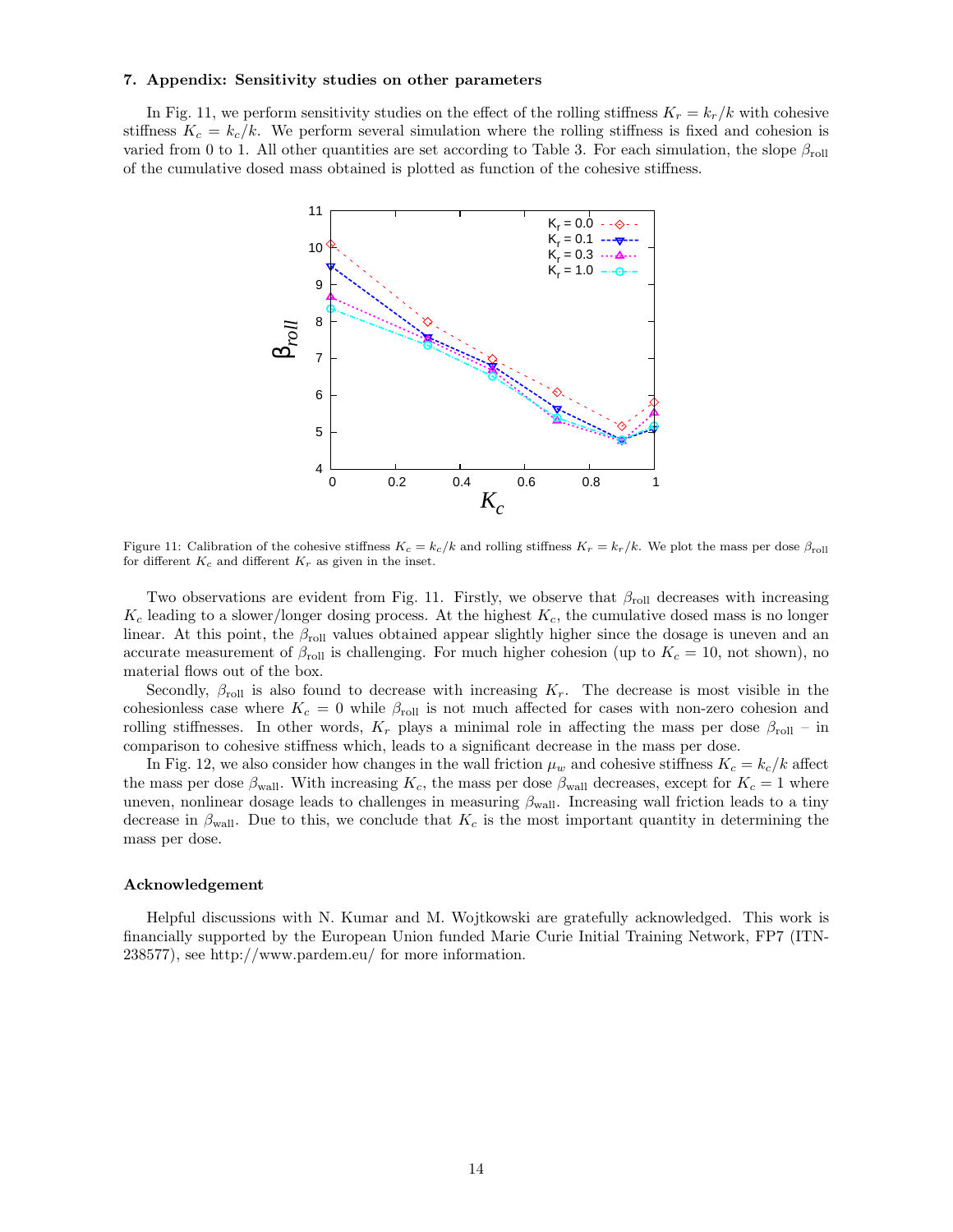

Figure 12: Calibration of the cohesive stiffness  $K_c = k_c/k$  and wall friction  $\mu_w$ . We plot the mass per dose  $\beta_{\text{roll}}$  for different  $K_c$  and different  $\mu_w$  as given in the inset.

- [1] M. Bortolamasi and J. Fottner. Design and sizing of screw feeders. In *Proc. Partec 2001, Int. Congress for Particle Technology*, pages 27–29, 2001.
- [2] R. Brewster, G. S. Grest, and A. J. Levine. Effects of cohesion on the surface angle and velocity profiles of granular material in a rotating drum. *Physical Review E*, 79:011305, 2009.
- [3] P. W. Cleary. DEM modelling of particulate flow in a screw feeder Model description. *Progress in Computational Fluid Dynamics, An International Journal*, 7(2/3/4):128–138, 2007.
- [4] P. A. Cundall and O. D. L. Strack. A discrete numerical model for granular assemblies. *G´eotechnique*, 29(1):47–65, 1979.
- [5] J. Dupas, L. Forny, and M. Ramaioli. Powder wettability at a static air-water interface. *Submitted*, 2014.
- [6] B. N. Ghosh. Conveyance of wet parchment coffee beans by an auger. *Journal of Agricultural Engineering Research*, 12(4):274–280, 1967.
- [7] I. Goldhirsch. Stress, stress asymmetry and couple stress: from discrete particles to continuous fields. *Granular Matter*, 12(3):239–252, 2010.
- [8] S. Luding. About contact force-laws for cohesive frictional materials in 2D and 3D. In P. Walzel, S. Linz, Ch Krülle, and R. Grochowski, editors, *Behavior of Granular Media*, pages 137–147. Shaker Verlag, 2006.
- [9] S. Luding. Contact Models for Very Loose Granular Materials. In P. Eberhard, editor, *IUTAM Symposium on Multiscale Problems in Multibody System Contacts*, volume 1 of *IUTAM Bookseries*, pages 135–150. Springer Netherlands, 2007.
- [10] S. Luding. Cohesive, frictional powders: contact models for tension. *Granular Matter*, 10(4):235–246, 2008.
- [11] Stefan Luding, Karsten Manetsberger, and Johannes Mullers. A discrete model for long time sintering. *Journal of the Mechanics and Physics of Solids*, 53(2):455–491, 2005.
- [12] Masanobu Oda and Kazuyoshi Iwashita. Study on couple stress and shear band development in granular media based on numerical simulation analyses. *International Journal of Engineering Science*, 38(15):1713–1740, 2000.